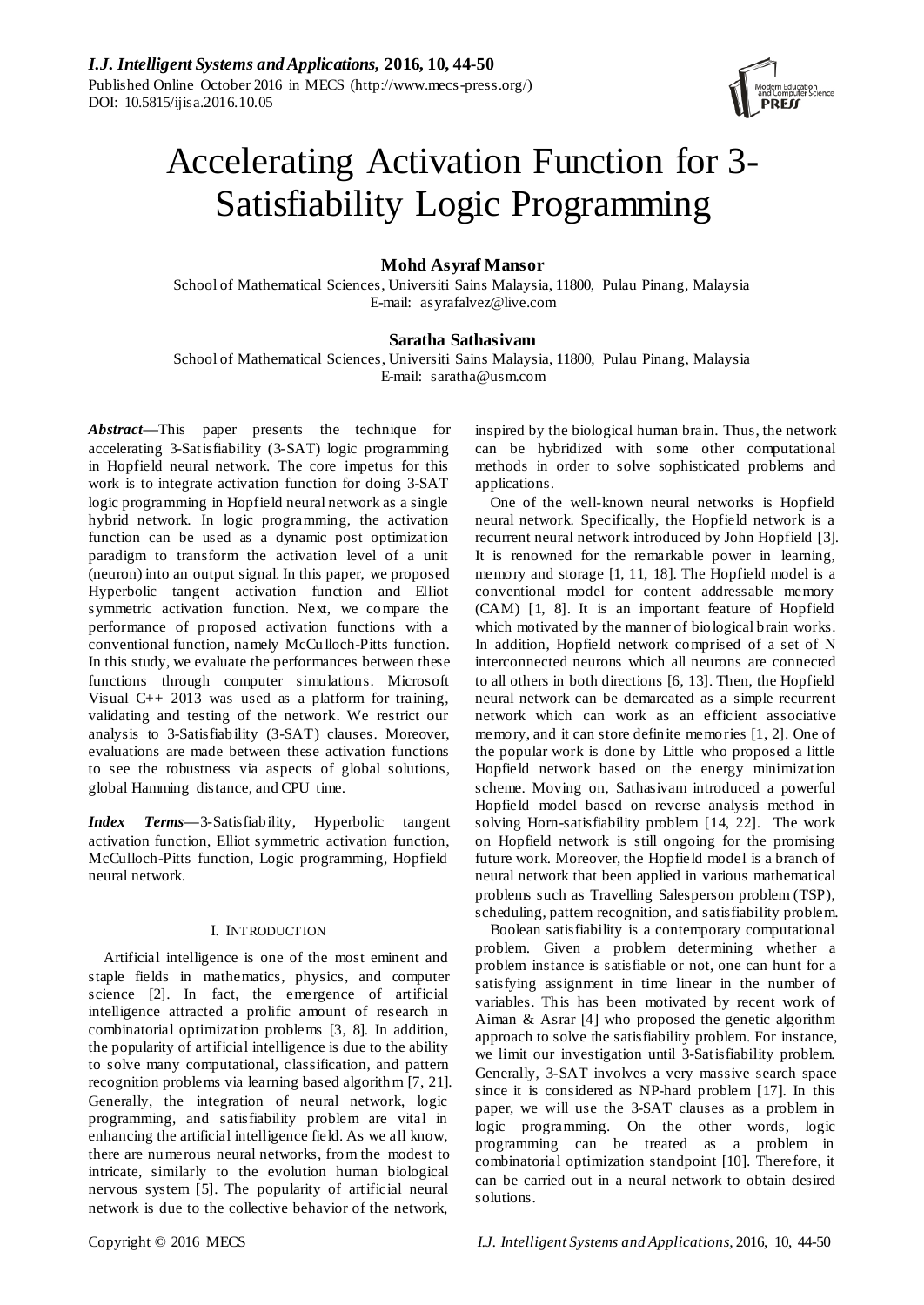Logic Programming is an auspicious field that can be applied in solving various constraint or combinatorial optimization problems [5, 10]. In this paper, we considered logic programming in Hopfield network. We will translate the 3-SAT clauses into a logic program. The process involved the 3-SAT in Conjunctive Normal form (CNF) with different number of instances. Then, we compute the respective weights and energy values by using Wan Abdullah's method. The conventional model is Wan Abdullah's logic programming based on McCulloch-Pitts function [7]. Wan Abdullah proposed a paradigm of doing the logic program on the Hopfield network [1, 14]. We extended the work related with the neural-symbolic integration by implementing the Hopfield network and activation function in doing logic program.

In order to accelerate the algorithm, we introduced as post optimization technique in order to minimize the logical inconsistency. The common post optimization method is by implementing activation function. As an outcome, we proposed the Hyperbolic tangent activation function and Elliot symmetric activation function as the catalyst of doing logic programming in Hopfield network for 3-SAT clauses. The ability for the activation function to squash and organize the input will enhance the global output obtained after each iteration. The performance analysis of the activation functions will determine the robust paradigm. The best activation function can be used to solve a various combinatorial optimization problem.

This paper is organized as follows. Part II introduces the fundamental concept of 3-Satisfiability and logic programming. In section III, the Hopfield neural network is discussed briefly. Besides, section IV covers conceptual discussion of activation functions. In section V, theory implementation of the activation functions is been discussed. Finally, section VI and VII enclose the experimental results and conclusion of this research.

#### II. 3-SATISFIABILITY PROBLEM

Strictly speaking, satisfiability (SAT) can be defined as the task of searching a truth assignments that creates an arbitrary Boolean expression true [4, 7]. Basically, the satisfiability problem can be treated as the combinatorial optimization problem according to logic programming perspective. In other words, satisfiability problem refers to decision making problems based on particular constraints. On the contrary, k-SAT problem is deliberated as a NP problem or non-deterministic problem.

The three core components of k-SAT are summarized as follows:

- 1. A set of *m* variables,  $x_1, x_2, \ldots, x_m$
- 2. A set of literals. A literal refers to the variable or a negation of a variable. The number of literals for each clauses depend of the number of variables.
- 3. A set of distinct clauses:  $C_1, C_2, \ldots, C_n$ . Each clause consists of only literals combined by just

logical operator OR. Each clause must consist of *k* variables.

In this paper, we only focus on 3-Satisfiability (3-SAT) clauses.

### *A. 3-Satisfiability Problem*

In this paper, we emphasize a paradigmatic NPcomplete problem namely 3-Satsifiability (3-SAT). Generally speaking, 3-SAT can be defined as a formula in conjunctive normal form where each clause is limited to at most or strictly three literals [16]. The problem is an example of non-deterministic problem [15]. In our analysis, the following 3-SAT logic program which consists of 3 clauses and 3 literals will be used. For instance:

$$
P = (A \lor B \lor \overline{C}) \land (\overline{A} \lor \overline{B} \lor C) \land (\overline{A} \lor B \lor D) \tag{1}
$$

We represent the above 3 CNF (Conjunctive Normal Form) formula with P. Thus, the formula can be in any combination as the number of atoms can be varied except for the literals that are strictly equal to 3 [19]. Hence, it is vital for combinatorial optimization problem. The higher number of literal in each clause will increase the possibilities or chances for a clause to be satisfied [17].

The general formula of 3-SAT for conjunctive normal form (CNF):

$$
P = \bigwedge_{i=1}^{n} Z_i \tag{2}
$$

So, the value of k denotes the number of satisfiability [21]. In our case, k-SAT is 3-SAT.

$$
Z_i = \bigwedge_{j=1}^k (x_{ij}, y_{ij}, z_{ij}), k > 3
$$
 (3)

#### *B. 3-SAT Logic Programming*

Logic programming is the integration of mathematical logic and neural network concept [21]. Logic is deals with true and false while in the logic programming, a set of clauses that formed by atoms are represented to find the truth values of the atoms in the clauses [7, 14]. We use neurons to store the truth value of atoms to write a cost function for minimization when all the clauses are satisfied [6]. The reason we implement logic programming is as follows:

- i) Logic program is writable and readable.
- ii) Well-founded semantic for further simplification.
- iii) Flexible and easy to implement with the other algorithm.
- iv) Can be treated as a problem in combinatorial optimization.

So, we can set the Boolean formula according to the clauses that we want. Hence, we can easily integrate the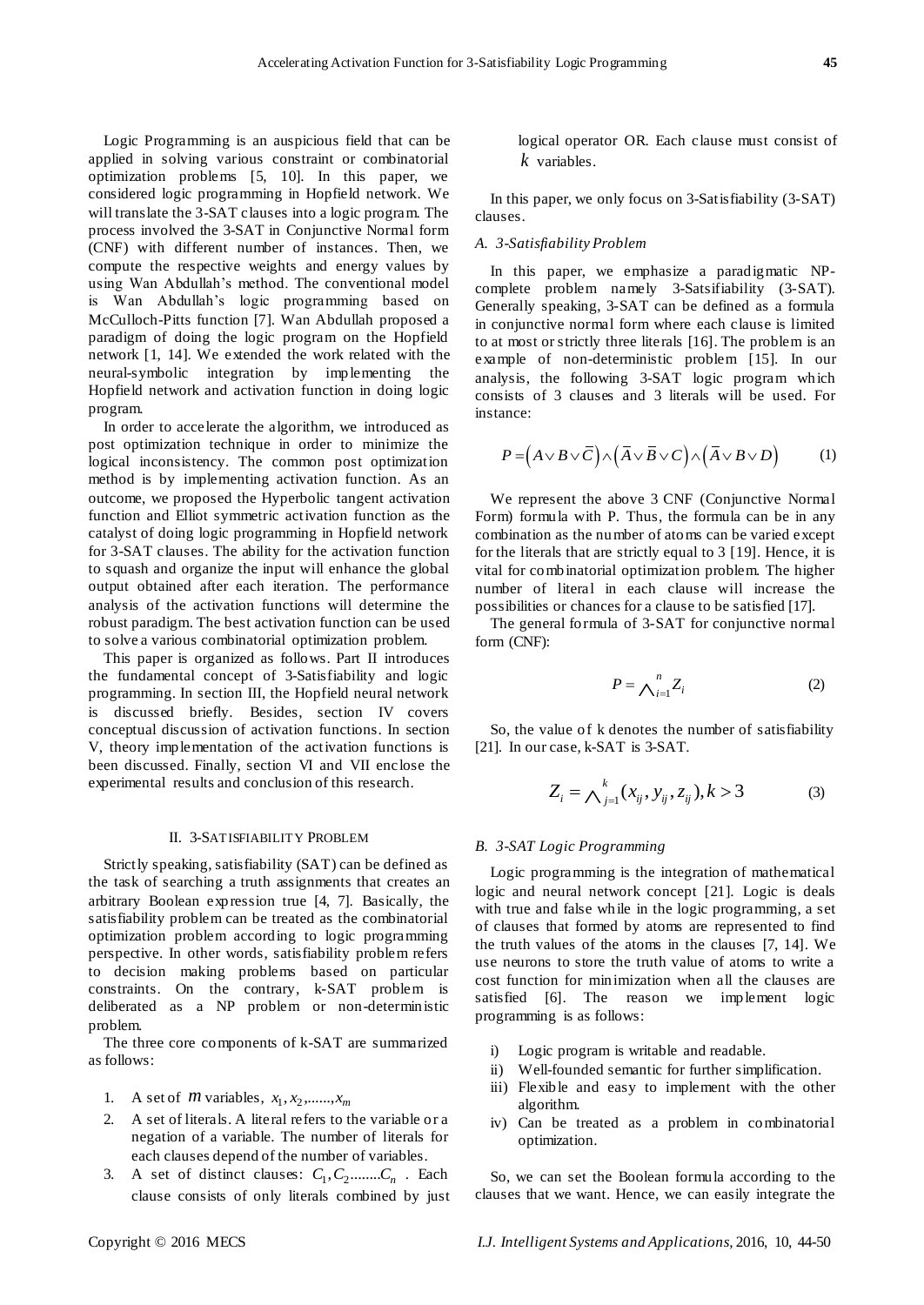3-SAT logic programming with Hopfield neural network. Based on Sathasivam's method [1, 14], the following

algorithms summarize on 3-SAT logic programming in Hopfield network.

- i) Given a logic program, translate and transform all the 3-SAT clauses in the logic program into basic Boolean algebraic form.
- ii) Recognize a neuron to each ground neuron according to the 3-SAT principles.
- iii) All connections strengths are initialized to zero. Hence, it assumed the connection with A, B and C is zero value. The other connection strengths are computed by implementing the cost function and Hopfield energy function.
- iv) Derive a cost function that is incorporated with the negation of all clauses. For example,  $X = \frac{1}{2}(1 + S_X)$  and  $\overline{X} = \frac{1}{2}(1 - S_X)$ .  $S_X = 1$  (True)

and  $S_X = -1$  (False). Multiplication represents CNF and addition represents DNF.

- v) Comparing the cost function with energy by obtaining the values of connecting strengths. The values of the connection strengths or weights are vital in logic programming.
- vi) Let the neural network to progress until minimum energy is reached. The neural states then provide a solution interpretation for the logic program.
- vii) Next, verify whether the solution obtained is a global solution or not.
- viii) Compute the global minima ratio, Hamming distance and CPU time.

#### III. DISCRETE HOPFIELD NETWORK

Discrete Hopfield neural network is staple in numerous aspects in artificial intelligence and logic. As an expended form of Hopfield network illustration, discrete Hopfield network is the simplest form [1]. Generally, Hopfield network is extensively been used to solve combinatorial optimization problem and content addressable memory. Beside, Hopfield network has few remarkable features.

One of the features is distributed representation [18]. Hence, memory can be stored as a pattern and overlay upon one another different memories over the equivalent set of processing elements [2, 14]. Order than that, it is distributed and asynchronous control. Every single processing agent creates their own decisions according to their local circumstances [4, 5]. The Hopfield neural network is an attractor neural network. Thus, the units in Hopfield nets are called binary threshold unit [1], which strictly take binary values such as 1 and -1. The fundamental delineations for unit I's activation,  $a_i$  are given:

$$
a_i = \begin{cases} 1 & \text{if } \sum_j w_{ij} S_j > \xi_i \\ -1 & \text{Otherwise} \end{cases}
$$
 (4)

Where  $w_{ij}$  is the connection strength from unit  $j$  to  $i$ .

We focus on Hopfield energy minimization function in solving combinatorial optimization or satisfiability problem [6]. Hence, an energy function for the discrete Hopfield networks for second order Hopfield networks is formulated as follows:

$$
h_i = \sum_j w_{ij}^{(2)} S_j + w_i^{(1)}
$$
 (5)

Since the Lyapunov function is decreasing monotonically with the dynamics. The two-connection model can be generalized to include higher order connections. The "local field" equation is simplified into

$$
h_{i} = \left( \dots + \sum_{j} \sum_{k} w_{ijk} x_{j} x_{k} + \sum_{j} w_{ij} x_{j} + w_{i} \right)_{i}
$$
 (6)

Where "....." indicates still higher orders, and an energy minimization function can be written as follows:

$$
E = \dots - \frac{1}{3} \sum_{i} \sum_{j} \sum_{k} w_{ijk} x_i x_j x_k - \frac{1}{2} \sum_{i} \sum_{j} w_{ij} x_i x_j - \sum_{i} w_i x_i
$$
 (7)

provided that Jijk = J[ijk] for i, j, k distinct, with [...] denoting permutations in cyclic order, and  $Jijk = 0$  for any i, j, k equal, and that similar symmetry requirements are satisfied for higher order connections.

The updating rule maintains as in (8).

$$
S_i(t+1) = \text{sgn}\Big[h_i(t)\Big]
$$
 (8)

The network is set up in an initial state, released, and the dynamics will take the network to the closest fixed point. The job of the learning rule of a Hopfield network is to find some weight matrix which stores the required patterns as fixed points of the network dynamics so that patterns can be recalled from noisy or incomplete initial inputs.

The relaxation technique in Hopfield network is an essential method for using contextual information to minimize local uncertainty and achieve global consistency in many applications [2]. Haykin highlighted the solution of an optimization problem for Hopfield neural network can be obtained systematically after the network undergoing relaxation process [5]. Since we are treating the 3-SAT problem as an optimization problem, Sathasivam's relaxation technique can be employed in order to guarantee the network relaxed to the equilibrium state [14].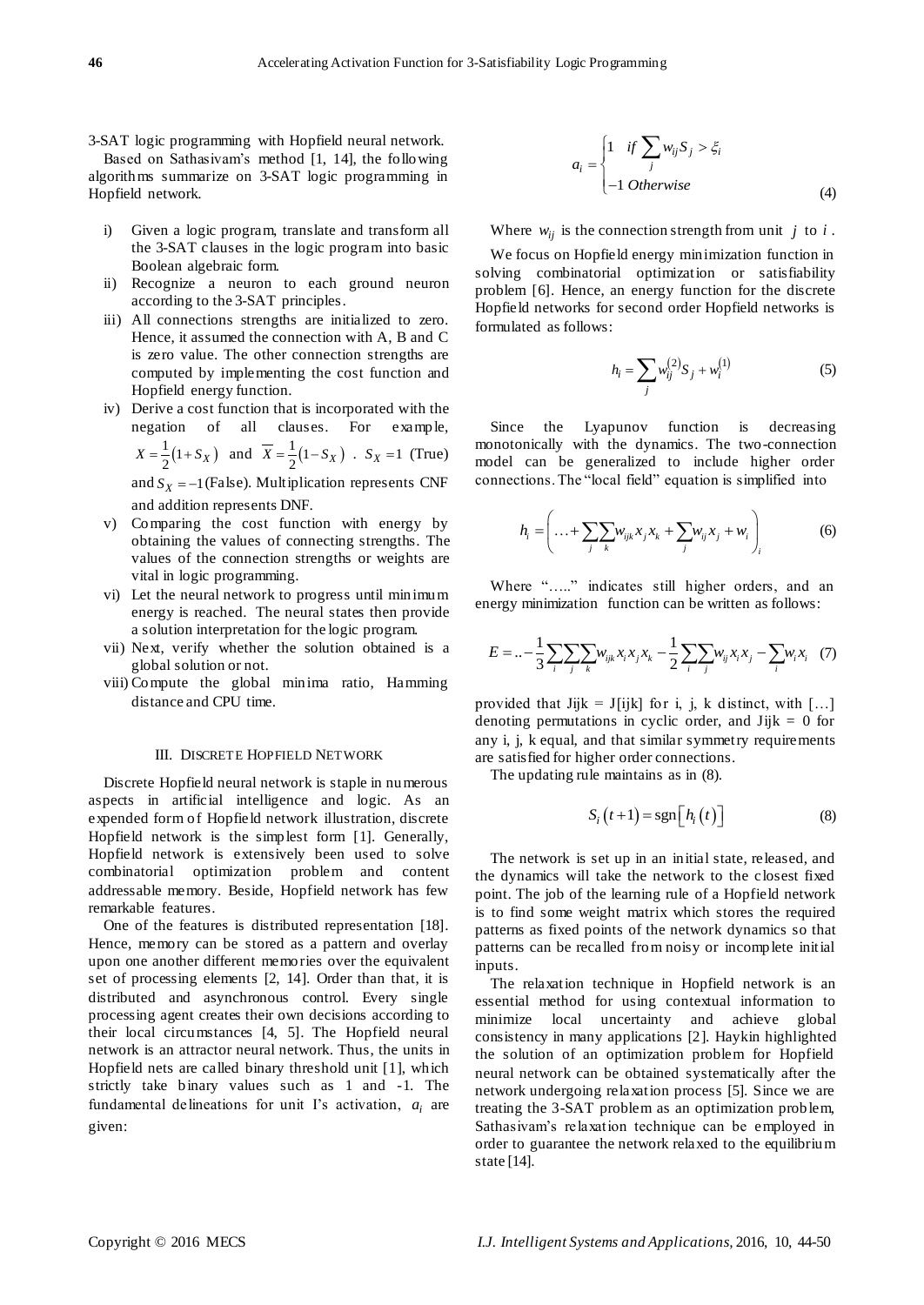Precisely, this technique will control certa in parameter in the energy function. The function of the relaxation rate in the network dynamics is to regulate the rapidity of the relaxation so that solutions with superior quality can be achieved. According to Sathasivam [1, 14], the network will undergo the relaxation process in order to increase the convergence of the solutions. Thus, the input of the neuron is reorganized via the following equation:

$$
\frac{dh_i^{new}}{dt} = R \frac{dh_i}{dt}
$$
 (9)

*R* represents the relaxation rate and  $h_i$  denotes to the local field as in equation (6).

# IV. POST OPTIMIZATION TECHNIQUE: ACTIVATION **FUNCTION**

In order to accelerate the process of doing logic programming in Hopfield network for 3-SAT, we required to implement a post optimization paradigm. So, in this paper, we introduced the activation functions as the catalyst to power up the training process.

According to [14], the solutions of McCulloch-Pitts function will stuck easily in local minima of the energy and it is time consuming to achieve global solutions. Hence, it doesn't reduce the computation burden for training the network.

In our analysis, we integrate the Hyperbolic tangent activation function and Elliot symmetric activation function as catalyst for 3-SAT logic programming in Hopfield network. We combine the advantages of each activation function and Hopfield neural network as a single hybrid network. Other than that, activation functions will be tested as a medium to check the network complexity.

Strictly speaking, the activation function are commonly used to transform the activation level of a unit (neuron) into an output signal in neural network [8]. In layman's term, it is also known as transfer function or squashing function due to the capability to squash the permissible amplitude range of output signal to some finite value [9].

Therefore, the desired output can be generated systematically when doing the logic programming in Hopfield network. Theoretically, it will lead to produce global solutions. In addition, it will assist the Hopfield's content addressable memories to recall the correct global states.

In our study, we punch in the value obtained from the local field equation into the value of x for each of our activation. Hence, the Hopfield local field value is vital before squashing it into the activation function as the input [8, 22]. Then, the formula of generating the output can be summarized as follows:

$$
y(x) = \begin{cases} -1, g(x_i) < 0\\ +1, g(x_i) \ge 0 \end{cases}
$$
 (10)

Hence, if output exceeds the threshold value, the actual state is 1 else the value of the actual state is -1. The updated neuron states via activation functions are crucial in hunting the optimal state which may lead to global solutions.We will implement the following formula after performing the computation in equation (6), (7) and (8).

# *A. McCulloch-Pitts Function/Linear Activation Function*

The McCulloch-Pitts model of a neuron is simple yet has considerable computing prospective. The McCulloch-Pitts function is also has precise mathematical definition and easy to implement. However, this model is so simplistic and tends to generate local minima outputs [9, 14]. Many researcher urged the alternatives for this function as it is very primitive and leads to slower convergence.

$$
g(x) = x \tag{11}
$$

Another drawback is the linear activation function will only produce positive numbers over the whole real number. Thus, the output values are unbounded and not monotonic. Hence, the outputs obtained will diverges from the global solutions.

#### *B. Hyperbolic Tangent Activation Function*

Hyperbolic tangent activation function is proven as the most powerful activation function in neural network. Hence, we want to investigate whether the robustness of this function will apply to the 3-SAT logic programming. Generally, this function can be defined as the ratio between the hyperbolic sine and the cosine functions expanded as the ratio of half-difference and half-sum of two exponential functions in the points  $x$  and  $-x$  [8, 14].

The main feature of Hyperbolic tangent activation function is the broader output space than the linear activation function. The output range is -1 to 1, similar to the conventional sigmoid function. The scaled output or bounded properties will assist the network to produce good outputs. Hence, the outputs will converge to the global solutions. The hyperbolic tangent activation function can be visualized as follows:



Fig.1. Hyperbolic tangent activation function.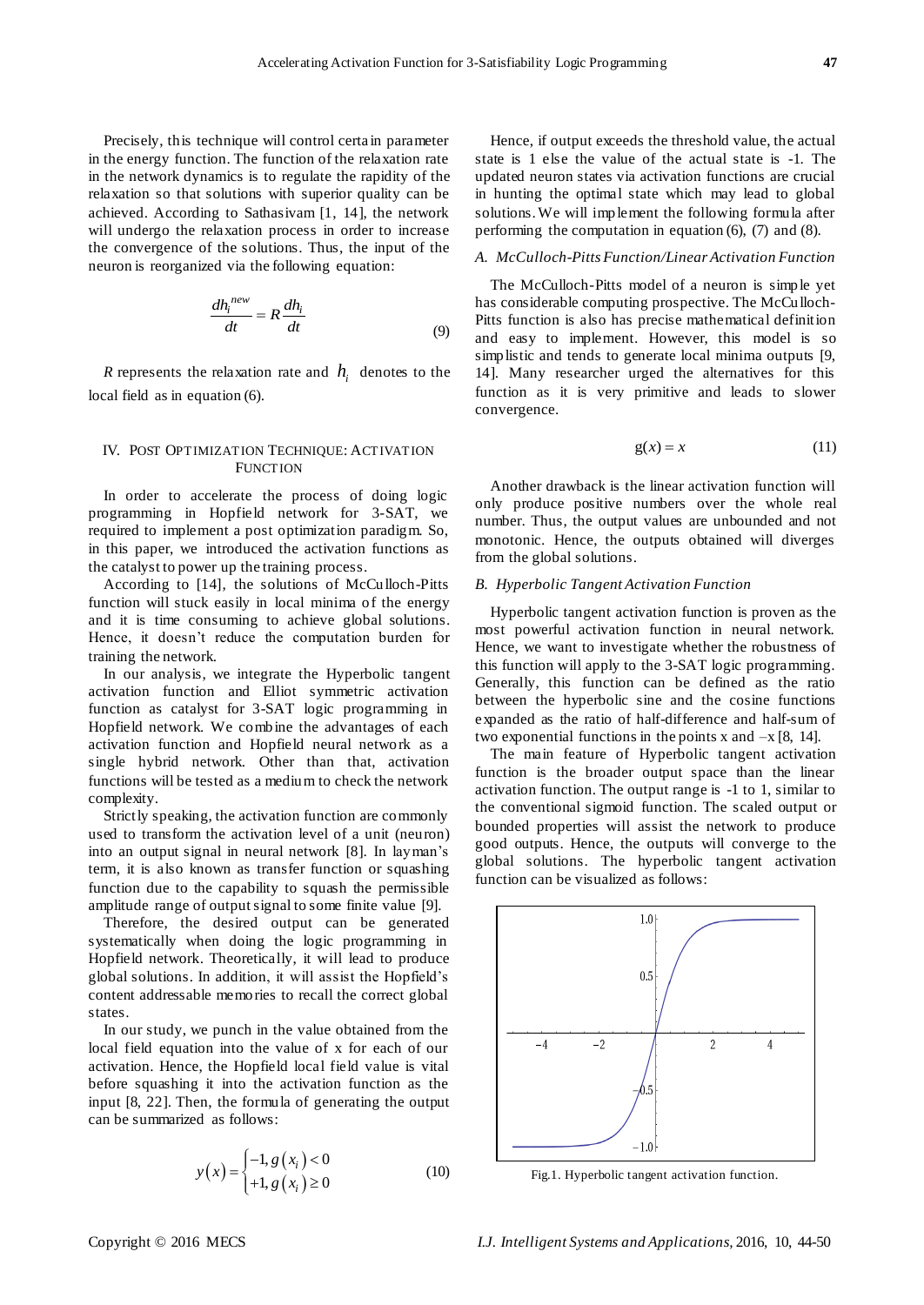The Hyperbolic tangent activation function is written as follows:

$$
g(x) = \tanh(x) = \frac{\sinh(x)}{\cosh(x)} = \frac{e^x - e^{-x}}{e^x + e^{-x}}
$$
(12)

The main feature of Hyperbolic tangent activation function is the broader output space than the linear activation function. The output range is -1 to 1, similar to the conventional sigmoid function. The scaled output or bounded properties will assist the network to produce good outputs. Hence, the outputs will converge to the global solutions.

#### *C. Elliot Symmetric Activation Function*

According to Sibi *et al.* [9], the Elliot symmetric activation function is a class of transfer function with higher speed approximation. This activation function has an ability to compute on modest computing hardware as it does not involve any exponential or trigonometric functions. The drawback is that it only flattens out for large inputs, so a small number of outputs produced will be trapped into the local minima. As a result, this might result in more training iterations, or require more neurons to achieve the same accuracy.

$$
g(x) = \frac{x}{1+|x|}
$$
 (13)

The output range for Elliot symmetric activation function is -1 to 1. The performance analysis of Elliot symmetric activation function will be compared with the other counterparts as mentioned earlier.

#### V. IMPLEMENTATION

The implementation consists of methodical procedures. First of all, we define the number of neurons. Next, program clauses are generated randomly based on 3SAT or 1-SAT formula. Thirdly, the initial states are being initialized for the neurons in the clauses.

Then, initialize the connection weights to zero including energy parameters plus with other related parameters for clauses together. The network evolves or relaxes until minimum energy is reached.

During the energy relaxation phase, the neuron state is updated by using activation function. After the network relaxed to an equilibrium state, test the final state obtained for the relaxed neuron whether it is a stable state. If the states remain unchanged for five time steps, then consider it as stable state. Subsequently, compute the corresponding final energy for the stable state. If the difference between the final energy and the global minimum energy is within the tolerance value, then consider the solution as global solution.

Otherwise, we need to return to beginning procedure. Then, we compute the ratio of global solutions and the hamming distance between stable state and global solution. Global solution is the interpretation used in the model for the given logic program or better known as global minima ratio. Global minima ratios are computed via the following formula:

Global Minima Ratio = 
$$
\frac{Global solutions}{Number of iterations}
$$
 (14)

In addition, we run the relaxation for 1000 iterations and 100 combinations to minimize the statistical error. The selected termination criterion is 0.001. Furthermore, all these values are obtained by trial and error technique, where we tried several values as tolerance values and selected the value which yields better performance than other values. Finally, we compared the experimental results such as global minima ratio, Hamming distance and computation time between the McCulloch-Pitts function, Elliot symmetric activation function and Hyperbolic activation function.

# VI. RESULTS AND DISCUSSION

For getting more clear result and demonstrate the performance of doing logic programming in Hopfield network for 3-Satisfiability clauses, we integrate various activation functions namely McCulloch-Pitts function, Elliot symmetric activation function and Hyperbolic tangent activation function. The Microsoft Visual C++ 2013 is used as a platform of simulating, training and testing the network.

# *A. CPU Time*

In this paper, the CPU time can be defined as the total time taken for which our network was used for training and generating the maximum satisfied clauses [7, 14]. Hence, the CPU time can be seen as the indicator of the performance of the post optimization paradigms that used in this study.

**Number of Neurons CPU Time (second)** *Elliot Symmetric McCulloch-Pitts Hyperbolic Tangent* 10 1 10 1 20 25 77 18 30 80 469 56 40 222 9800 156 50 561 84356 360 60 1230 - 974 70 1888 - 1489 80 5764 - 5002

Table 1. CPU time for various activation functions

From the table 1, it had shown the CPU time was increased as the network complexity also increased. When we integrate the Hyperbolic tangent activation function in logic programming, this problem can be minimized. So, the Hyperbolic tangent activation function had accelerated the training or computation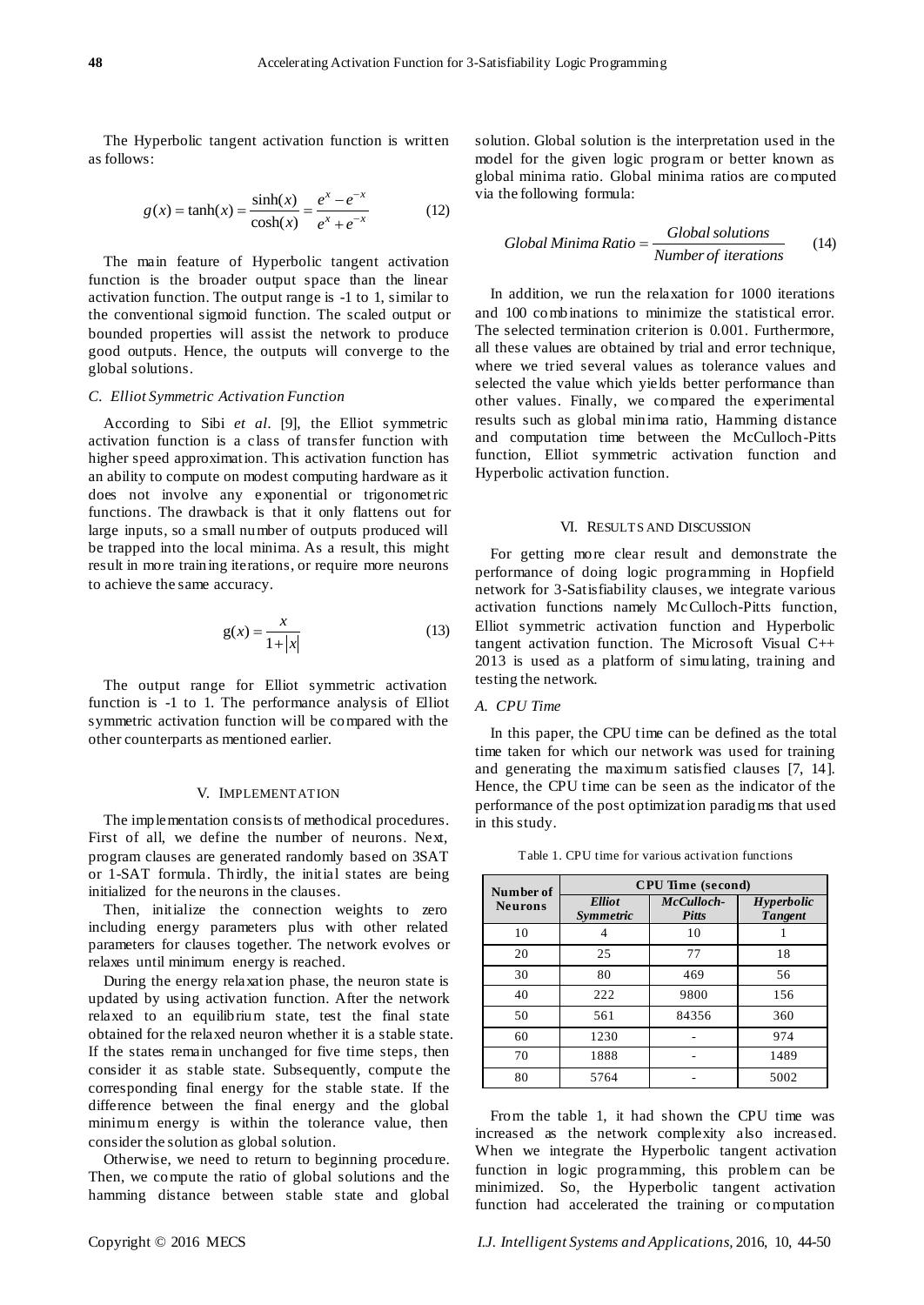process in order to obtain global solutions. Hence, the CPU time is faster than the other counterparts due to less computation burden. Hence, less energy is needed to achieve the convergence. From table 1, it can be seen that McCulloch-Pitts function took more time to generate the global solutions for 3-SAT logic programming. The Elliot symmetric activation function recorded good CPU time but still slower than Hyperbolic tangent activation function. Faster computation time is vital in logic programming, as it is an indicator that we can satisfy the 3-Satisfiability problem within the stipulated time-scale.

#### *B. The global minima ratio*

Table 2. The global minima ratio in various methods

| Number of<br><b>Neurons</b> | <b>Global Minima Ratio</b> |                            |                      |
|-----------------------------|----------------------------|----------------------------|----------------------|
|                             | <b>Elliot</b><br>Symmetric | McCulloch-<br><b>Pitts</b> | HyperboliTan<br>gent |
| 10                          | 0.9981                     | 0.9895                     | 0.9999               |
| 20                          | 0.9902                     | 0.9811                     | 0.9945               |
| 30                          | 0.9843                     | 0.9748                     | 0.9898               |
| 40                          | 0.9796                     | 0.9674                     | 0.9812               |
| 50                          | 0.9710                     | 0.9566                     | 0.9741               |
| 60                          | 0.9656                     |                            | 0.9703               |
| 70                          | 0.9603                     |                            | 0.9658               |
| 80                          | 0.9585                     |                            | 0.9594               |

Table 2 depicts the global minima ratio obtained from the computer simulation for different types of activation functions. In our analysis, the global minima ratio obtained for the Hyperbolic tangent activation function in 3-SAT logic programming is better than the Elliot symmetric function and McCulloch-Pitts function. According to the global minima ratio achieved for the Hyperbolic tangent activation function, it can be seen that the value is much closer to 1 compared with the Elliot symmetric activation function and McCulloch-Pitts function although we enriched the network complexity by increasing the number of neurons (NN). This is because the Hyperbolic tangent activation function enhanced the energy relaxation process in order to get better solutions. Thus, the global solutions can be obtained perfectly without being stuck in local minima or sub-optimal solutions. This is due to fewer barriers for the neurons to achieve the global solutions. For the 3-satisfiability problem, the McCulloch-Pitts function unable to sustain more neurons due to the complexity. The solutions seem to oscillate and stuck much easier in local minima. For 3- SAT, the McCulloch-Pitts functions only endured and sustained until 50 neurons. The implementation of Elliot symmetric activation function can help to sustain more neurons but the solutions obtained were slightly closer to the Hyperbolic tangent activation function for both satisfiability problem. However, Hyperbolic tangent activation function performs better in generating better global solutions. For instance, the effective updating ability of the proposed model is a key to perform well in 3-satisfiability logic programming.

# *C. The global Hamming distance*



Fig.2. The global Hamming distance in various methods

As shown in Figure 2, the performance of different activation functions in doing logic programming for 3- SAT can be evaluated by analyzing the value of global Hamming distance obtained. The global Hamming distance was initially considered for the sake of errors detection and rectification [1]. Hence, the Hamming distance is measured between the final state and global state of the neurons upon relaxation during training process. From Figure 1, we observed that the Hamming distance for Hyperbolic tangent activation function is much closer to 0 compared to the Elliot symmetric activation function and McCulloch-Pitts function. In our research, we limit the maximum number of neurons until 80. After this value, the complexity of the network will be increased massively. If more than it, memory deterioration will occurs. As the complexity of the network increased, the ability to sustain a huge number of neuron is the main advantages of Hyperbolic tangent activation function. Hence, the Hyperbolic tangent activation function outperformed the Elliot symmetric activation function and McCulloch-Pitts function in term of global hamming distance. Hence, the training process will be accelerated.

#### VII. CONCLUSION

We have presented various activation functions to check the robustness in doing 3-SAT logic program. From the theory and experimental results, the Hyperbolic activation function outperformed Elliot symmetric activation function and the McCulloch-Pitts function. The performance analysis is supported by the very good agreement of global minima ratio, global Hamming distance and CPU time obtained. It was proven by computer simu lations that the Hyperbolic tangent activation function has a better performance, provides good solutions and achieves an acceptable stability compared to the Elliot symmetric activation function and McCulloch-Pitts function.

#### **REFERENCES**

[1] S. Sathasivam, P. F. Ng, and N. Hamadneh, Developing agent based modelling for reverse analysis method, Journal of Applied Sciences, Engineering and Technology